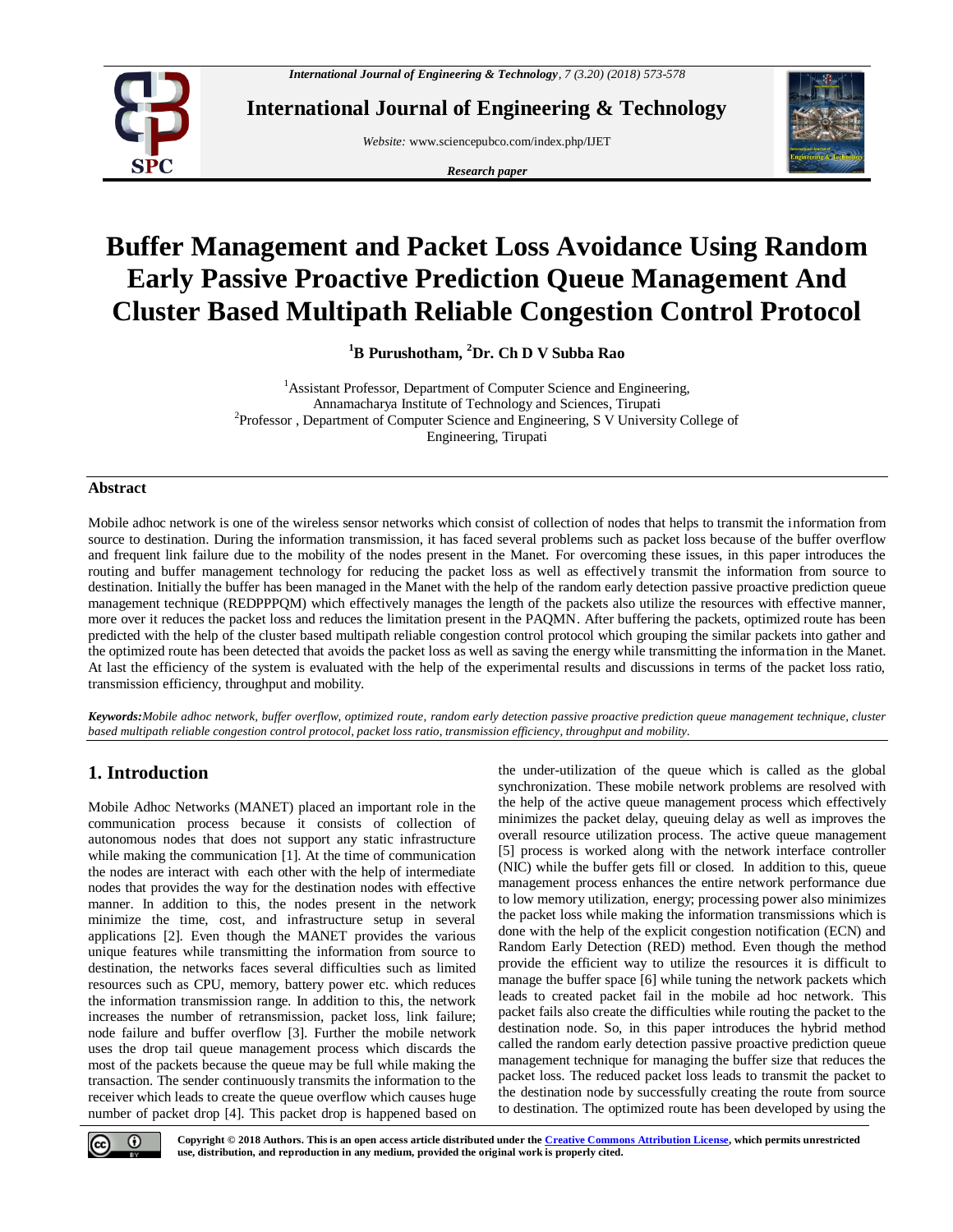cluster based multipath reliable congestion control protocol that analyze the packets and similar packets are grouped together which reduces the packet loss with effective manner also minimize the energy. At last the efficiency of the system is evaluated with the help of the experimental results and discussions in terms of the packet loss ratio, transmission efficiency, throughput and mobility. The rest of the paper is organized as follows: Section 2 presents the recent related works done on queue management process in the wireless sensor network. The proposed method has been described in section 3. The experimental and its results have been discussed in section 4. Finally, the section 5 discusses the conclusion.

## **2. Related Works**

In this section discusses about the queue management process involved in the various researchers work. Arash Dana et al., [7] analyzing the queue management algorithms such as random early detection (RED) and drop trail method. These queue management methods effectively analyze the each information for maintaining the quality of the information. The efficiency of the algorithm is examined in terms of bandwidth, drop rate, delay variation, queue size, queue delay, and so on. Among the research analyze, the RED method successfully transmit the information from source to destination by utilizing minimum bandwidth also effective utilization of CPU resource. Hu YanZhang Guangzhao et al.,[8] introducing the SCHOKe active queue management algorithm for solving the bandwidth allocation, buffer congested in the router. The author developed algorithm uses the FIFO queue while transmitting the information from source to destination. In addition to this, the buffer has been stabilized with the help of hit that successfully manages the flow ID in the FIFO queue. Then the efficiency of the system is evaluated in the TCP/IP network with relevant performance scheme. Essam Natsheh et al.,[9] developing the fuzzy active queue management algorithm that uses the drop tail policy for avoiding the congestion also minimize the packet latency. During the information transmission process, the network uses the particular fuzzy logic which examines the packet size as well as buffer space. In addition to this, the author uses the mathematical model for managing the incoming starting time as well as packet dropping rate. This process is repeated continuously until to transmit the information from source to destination without making any packet loss. At last the efficiency of the system is evaluated in terms of using the network performance. Kinjal Vaghela et al.,[10] developing the random early detection method for avoiding the network congestion problem. The method analyzes the packet drop ratio while transmitting the information in the network. Based on the packet ratio, the network congestion notification has been enabled with the help of the explicit congestion notification process. This process reduces the packet loss as well as network failure with effective manner. According to the above discussions, the buffer space has been managed in the wireless sensor network using the random early detection passive proactive prediction queue management technique which is explained as follows.

## **3. Random Early Detection Passive Proactive Prediction Queue Management Technique**

In this section discusses about the random early detection passive proactive prediction queue management process while transmitting the information from source to destination because the existing methods leads to create the packet drop also congestion due to the continuous packet transmission. so, the combined passive, active and proactive queue management process [11] reduces the packet drop as well as avoid the congestion in the mobile adhoc networks. Initially

the source node transmit the packet in the network, at the time of transmission, passive queue management process is applied to the network that successfully maintains the status of the queue and with their interface. The interface process holds the packet status as well as schedule the packet with drop tail principle [12]. The method maintains the buffer size and length of the packet while transmitting the information. According to the packet size, the incoming packets are transmitted by the router for reaching the destination. In addition to the passive queue management process, the active management process such as random early detection method has been applied for avoiding the further packet loss. The random early detection method analyzes the incoming packets and computes the average length of the queue [13]. The queue size has been continuously monitored for reducing the packets in between the transaction. The computed queue length is compared with the minimum and maximum threshold value. The threshold value is estimated with the help of the probability values. The probability value is reached the maximum value 1 then, it has been dropped before transmission. The length of the buffer is analyzed by using the prediction queue management process [14] which examines queue length in every second with relevant sampling interval (SI). The queue may contain the larger time intervals which are referred as the prediction interval (PI) that means it contains several sampling intervals. Based on the intervals, the queue length has been computed which helps to transmit the information without making any packet drops. According to the queue length the dropping rate has been determined by using the probability values which is mentioned in above. Along with the probability value, the congestion of the packet is eliminated with the help of the proactive queue management process. The proactive process analyze [15] the state of the TCP of connection for initiating the congestion notification. In addition to the network state, the network bandwidth has been estimated according to the computed probability value and time which is estimated as follows,

$$
Bandwidth = \frac{MSS \cdot c}{RTr \cdot \sqrt{p}} \tag{1}
$$

In the above eqn (1), MSS is denoted as the maximum queue segmented size, RTT is the time which means round trip time, c is the delayed packet which is varied according to the situation, and p is the packet loss probability value. The estimated bandwidth value is used to analyze the steady state of the packet. The probability value is estimated as follows which is calculated depending on the packet arrival situation.

$$
\boldsymbol{p}_i = \left(\frac{N * MS S_i * C}{L * RTT_i}\right)^2 \tag{2}
$$

According to the above eqn (2), the computed probability may be crossed 1 which leads to create the congestion while making the packet transaction due to the consistency. So, the probability computation process is changed as follows,

$$
p_i = min\left[\left(\frac{N * MS_{i} * C}{L * RTT_i}\right)^2\right]
$$
\n(3)

The computed  $p_i$  value is helps to notify the congestion process also the smaller time value increases the throughput of the entire process also eliminates the packet drop with effective manner. Then the transmitted packets are grouped using the cluster based multipath reliable congestion control protocol for providing the efficient route to reach the destination with successful manner.

### **Cluster based multipath reliable congestion control protocol**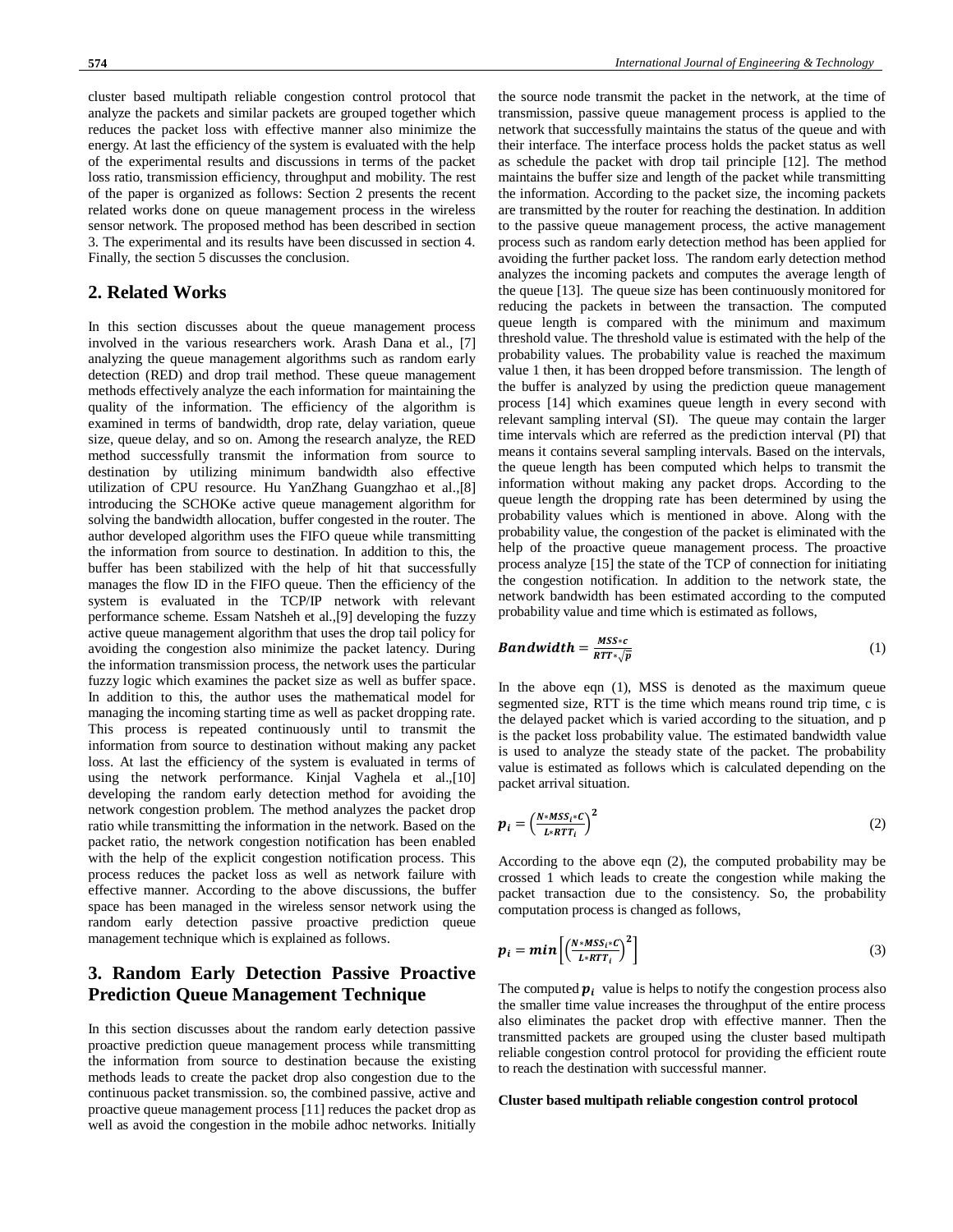The source node transmitted packets are routed with the help of the Cluster based multipath reliable congestion control protocol [16]. The protocol also maintains the quality of the service by calculating the packet reliability values which is obtained by the neighboring node value. Based on the information, the first route reliability [17] value is estimated which is compared with the required reliability values. The reliability value is calculated as follows,

$$
R_{path}(i, Dst) = R_{link(i,j)} * R_{path(j,dstt)} \tag{4}
$$

Based on the above process, the path reliability value is estimated in addition to this, link reliability value is calculated as follows,

$$
R_{link(i,j)} = (1 - \alpha)R_{link(i,j)} + \alpha.X_i
$$
\n<sup>(5)</sup>

After estimating the reliability value of both path and link, the route [18] has been created based on the network fluctuations. For avoiding the network or node failure, the node ID is crated based on the reliability values and probability values. This process is repeated and the minimum number of hops is generated and similar nodes are formed as cluster, with the help of the clusters, packets are transmitted via the path. In addition to this, the multiple paths have been generated to the destination node. Along with this process the node enter into the energy saving mode for save the network lifetime [19] with effective manner. Then the energy strength of the node is computed as follows,

#### **Algorithm**

Step 1: Initialize the nodes and transmitted nodes in network.

Step 2: Manage the queue status for eliminating the congestion issue

Step 3: Analyzing the incoming packet size and allocate the route for reach the destination.

Step 4: Further packet loss is eliminated by applying random early detection method which computes the average length of the queue.

Step 5: Compare the computed queue length with threshold value which may be maximum or minimum.

Step 6: Threshold value is determined according to the probability value of the network which assign the value as 1 when network reaches the maximum queue size.

Step 7: The queue size is managed continuously in sampling interval (SI) as well as prediction interval (PI)

Step 8: Depending on the queue length, congestion of the packet is examined by using the proactive queue management process. Step 9: Along with this network bandwidth is computed as follows,

$$
Bandwidth = \frac{MSS * c}{RTT * \sqrt{p}}
$$

Step 10: In addition to this, probability value is calculated depending on the packet arrival situation as follows,

$$
p_i = \left(\frac{N * MSS_i * C}{L * RTT_i}\right)^2
$$

Step 11: Further probability value is computed depending on the packet consistency

$$
p_i = min \left[ \left( \frac{N * MSS_i * C}{L * RTT_i} \right)^2 \right]
$$

Step 12: Based on the values, transmitted packets are collected and grouped together for making the effective transaction.

Step 13: Then the packet transmission process is done by using Cluster based multipath reliable congestion control protocol Step 14: During the transmission, quality of the transmission is determined by examining the reliability value which is done as follows,

$$
R_{path}(i, Dst) = R_{link(i,j)} * R_{path(j,dst)}
$$

Step 15: After estimating the path reliability, link reliability is computed as follows,

$$
R_{link(i,j)} = (1 - \alpha)R_{link(i,j)} + \alpha.X_i
$$

Step 16: These computed path and link reliability reduces the node failure, network failure and so on.

Step 17: Before making the transaction, the node strength is computed based on the energy which is determined as follows,  $E_s(AD) = min_{i \in AD}(E_i)$ 

Step 18: Then the node has been selected depending on the transaction metrics,

 $C_{uv} = min\{RE_u - E_{tx}, RE_v - E_{rx}\}$ 

Step 19: based on the above selection, data has been transmitted successfully from source to destination without making the congestion issues.

$$
E_s(AD) = min_{i \in AD}(E_i)
$$
 (6)

Where,  $E_s(AD)$  is accumulator energy strength. So, the node has been selected using the energy of the node as well as the link of the node which is estimated as follows,

$$
C_{uv} = min\{RE_u - E_{tx}, RE_v - E_{rx}\}\tag{7}
$$

In the eqn (7),  $E_{tx}$  is represented as the

#### node transmission cost

 $E_{rx}$  is the reception cost for node,  $RE_u$  and  $RE_v$  is residual energy

#### of the node.

According to the above process the link between the nodes is estimated depending on the energy level, and reliability path values with effective manner also it saves the energy successfully. This process is repeated continuously for estimating the optimal route from source to destination with minimum congestion [20] , packet loss when compared to the other methods. Then the detail step by step procedures is discussed as follows,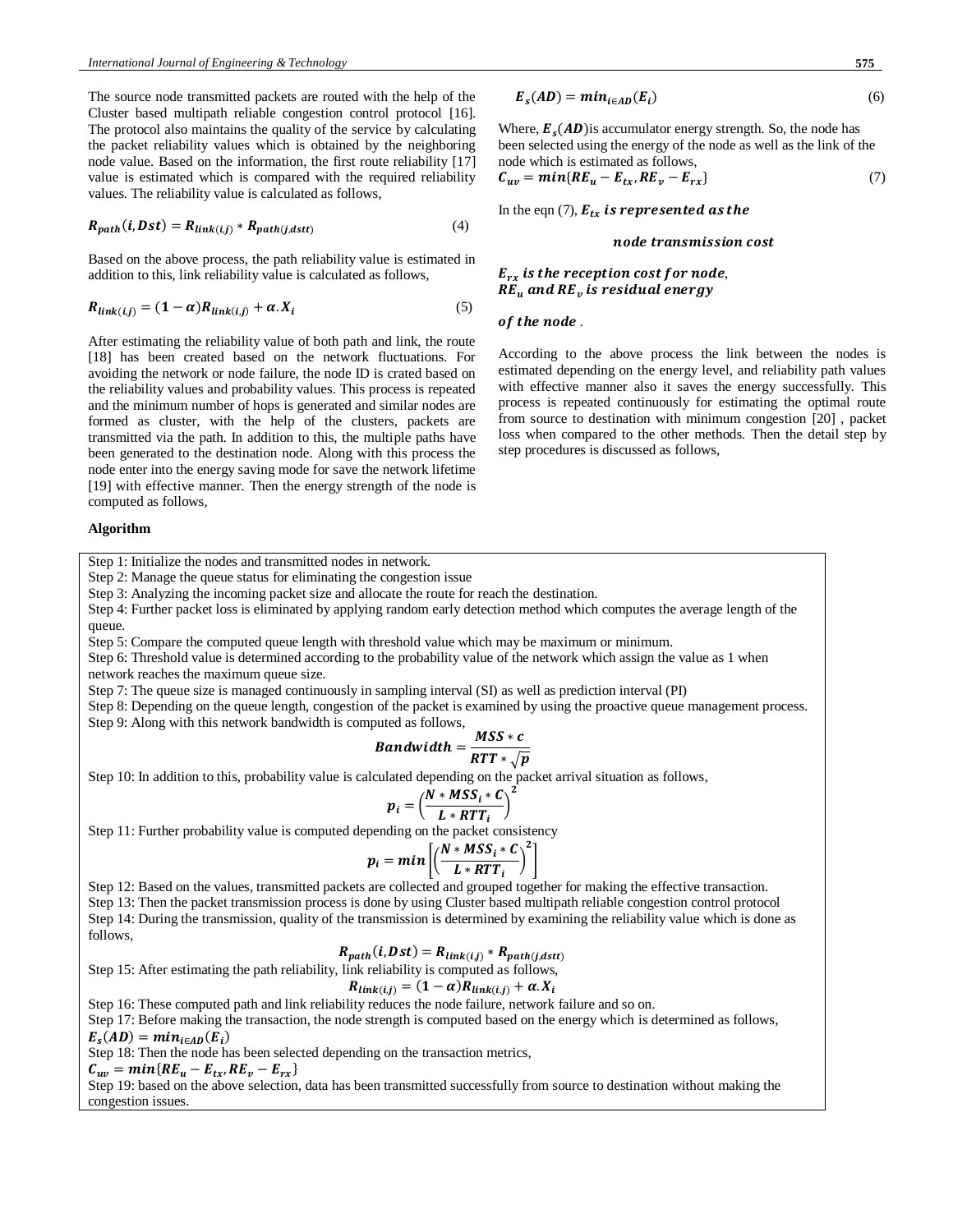Based on the above algorithm queue has been managed successfully and the efficiency [21] of the queue management process is explained as follows.

## **4. Simulation Results**

This section analyzing the efficiency of the proposed random early detection passive proactive prediction queue management technique (REDPPPQM) approach. The system has to implement in the NS2 simulation tool which utilize the real bed hospital scenario. The efficiency of the queue management and routing protocol is compared with the existing approaches like Drop Tails (DT) [20] and prediction based queue management scheme (PAQMAN) [21].

| Table 1: Simulation Parameters |                                          |  |  |  |
|--------------------------------|------------------------------------------|--|--|--|
| <b>Parameters</b>              | <b>Values</b>                            |  |  |  |
| <b>Simulation Area</b>         | $250 \text{ m}$                          |  |  |  |
| <b>Number of nodes</b>         | 250 nodes                                |  |  |  |
| <b>MAC</b>                     | <b>IEEE 802.15.4</b>                     |  |  |  |
| Packet size                    | 40 bytes                                 |  |  |  |
| <b>Transmission rate</b>       | 250kbps                                  |  |  |  |
| <b>Frequencies band</b>        | 420MHz,868MHz, 2.4GHz                    |  |  |  |
| <b>Channel mode</b>            | Log shadowing wireless model             |  |  |  |
| <b>Evaluation</b>              | Delay, Energy Utilization factor, packet |  |  |  |
| <b>Parameters</b>              | delivery ratio                           |  |  |  |
| <b>Simulation time</b>         | 400sec                                   |  |  |  |
|                                |                                          |  |  |  |

Based on the simulation parameters, the effectiveness of the proposed random early detection passive proactive prediction queue management technique (REDPPPQM) system is evaluated in terms of the packet loss ratio, energy utilization factor and packet delivery ratio which is explained as follows.

## **4.1 Performance Metrics**

## **Packet Loss Ratio**

The metric loss ratio is the metric is helps to calculate the number of packets fails to reach the destination with respect to the sending packets.

### **Energy Utilization Factor**

Energy Utilization Factor (EUF) is analyzing the energy consumption of the node while transmitting the information which is estimated as follows,

$$
EUF = EU/TE \times 100 \tag{8}
$$

#### **Packet Delivery Ratio**

Packet Delivery Ratio (PDR) is the ratio between the number of packets transmitted successfully to the destination node and the number of packets originated from the sensor node.

$$
PDR = \frac{No \text{ of packets transmitted successfully}}{No \text{ of packets generated}} \times 100 \tag{9}
$$

## **4.2 Discussions**

Based on the performance metrics, the obtained results are discussed as follows, The table 2 explained that the packet loss ratio of the network at the time of transmitting the information. Thus then proposed random early detection passive proactive prediction queue management technique (REDPPPQM) method consumes minimum packet loss ratio when compared to the other existing methods Drop Tails (DT) and prediction based queue management scheme (PAQMAN). Then the obtained packet loss ratio of different number of nodes is shown in the table 2.

| <b>Arrival rate</b> | <b>Packet Loss Ratio</b> |               |                |  |
|---------------------|--------------------------|---------------|----------------|--|
| (Mbps)              | DT                       | <b>PAOMAN</b> | <b>REDPPOM</b> |  |
| 10                  | 0.06                     | 0.05          | 0.02           |  |
| 25                  | 0.23                     | 0.24          | 0.09           |  |
| $\overline{35}$     | 0.36                     | 0.29          | 0.17           |  |
| 45                  | 0.41                     | 0.33          | 0.14           |  |
| 54                  | 0.56                     | 0.45          | 0.27           |  |

According to the above table 2, the REDPPQM method consumes minimum packet loss ratio for 50 nodes (arrival rate 10 has 0.02,25 has 0.09, 35 has 0.17, 45 has 0.14 and 54 has 0.27) when compared to the different methods such as DT (arrival rate 10 has 0.06,25 has 0.23, 35 has 0.36, 45 has 0.41 and 54 has 0.56) and PAQMAN (arrival rate 10 has 0.05,25 has 0.24, 35 has 0.29, 45 has 0.33 and 54 has 0.45). More over the REDPPQM method consumes minimum packet loss while increasing the number of packets upto 250and the obtained packet loss ratio is shown in the table 3 and table 4.

| <b>Table 3:</b> Packet loss ratio of 250 nodes |                          |               |                |  |  |
|------------------------------------------------|--------------------------|---------------|----------------|--|--|
| <b>Arrival rate</b>                            | <b>Packet Loss Ratio</b> |               |                |  |  |
| (Mbps)                                         | DT                       | <b>PAOMAN</b> | <b>REDPPOM</b> |  |  |
| 10                                             | 0.11                     | 0.09          | 0.05           |  |  |
| 25                                             | 0.34                     | 0.30          | 0.18           |  |  |
| $\overline{35}$                                | 0.48                     | 0.35          | 0.22           |  |  |
| 45                                             | 0.59                     | 0.46          | 0.28           |  |  |
| 54                                             | 0.64                     | 0.51          | 0.33           |  |  |

According to the above table 3, the REDPPQM method consumes minimum packet loss ratio for 150 nodes (arrival rate 10 has 0.04,25 has 0.11, 35 has 0.18, 45 has 0.21 and 54 has 0.28) when compared to the different methods such as DT (arrival rate 10 has 0.09,25 has 0.31, 35 has 0.42, 45 has 0.54 and 54 has 0.61) and PAQMAN (arrival rate 10 has 0.08,25 has 0.28, 35 has 0.32, 45 has 0.38 and 54 has 0.46). The packet loss ratio rate is further examined by 250 and the obtained value is shown in the table 4.

**Table 4:** Packet loss ratio of 250 nodes

| <b>Arrival rate</b> | <b>Packet Loss Ratio</b> |               |                |  |
|---------------------|--------------------------|---------------|----------------|--|
| (Mbps)              | DT                       | <b>PAOMAN</b> | <b>REDPPOM</b> |  |
| 10                  | 0.09                     | 0.08          | 0.04           |  |
| 25                  | 0.31                     | 0.28          | 0.11           |  |
| 35                  | 0.42                     | 0.32          | 0.18           |  |
| 45                  | 0.54                     | 0.38          | 0.21           |  |
| 54                  | 0.61                     | 0.46          | 0.28           |  |

According to the above table 4, the REDPPQM method consumes minimum packet loss ratio for 250 nodes (arrival rate 10 has 0.04, 25 has 0.11, 35 has 0.18, 45 has 0.21 and 54 has 0.28) when compared to the different methods such as DT (arrival rate 10 has 0.08,25 has 0.28, 35 has 0.32, 45 has 0.38 and 54 has 0.46) and PAQMAN (arrival rate 10 has 0.09, 25 has 0.31, 35 has 0.42, 45 has 0.54 and 54 has 0.61). In addition to this, method successfully delivery the packets with high rate which is shown in the figure 1.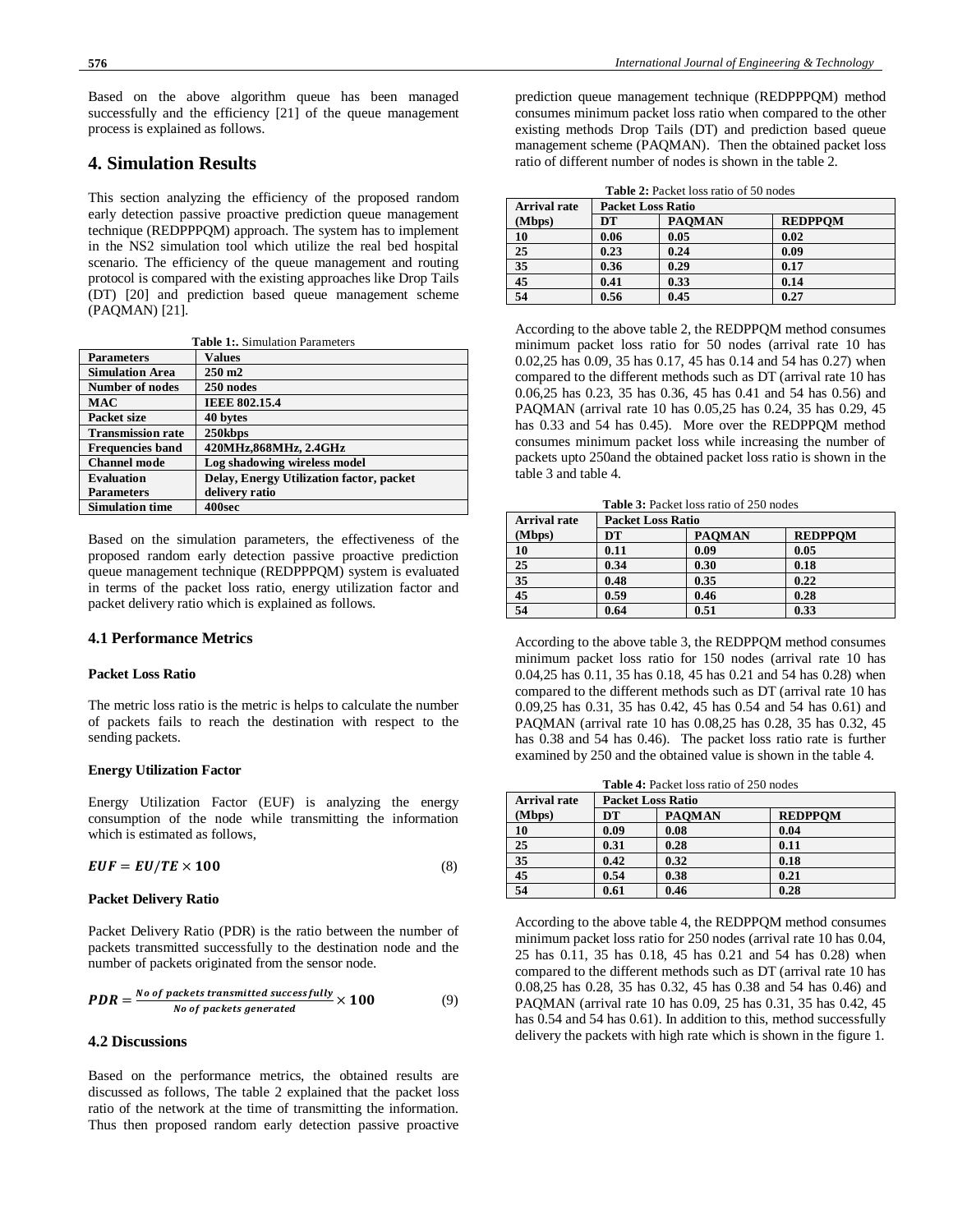

**Figure 1**: Packet Delivery Ratio

Then the above discussion clearly indicates that the proposed system ensures the high packet delivery ratio which means it successfully transmitting the information from source to destination. Thus the maximum packet delivery ratio has been obtained such as proposed method REDPPQM attains the 99.6%, while DT and PAQMAN attain the 84.2%, 93.2% respectively. Even though the routing protocol successfully transmits the information from source to destination, the energy utilization factor should be considered which is shown in the figure 2. According the graphical representation, the nodes are consumes minimum energy which helps to sustain the life time of the node while transmitting the information from source to destination with effective manner. Thus the proposed system efficiently transmits the patient information via the network with minimum packet loss ratio, minimum energy and cost when compared to other routing methods.



**Figure 2:** Energy Utilization Factor

## **4. Conclusion**

This paper discussing the random early detection passive proactive prediction queue management technique (REDPPPQM) and cluster based multipath reliable congestion control protocol effectively transmit the packets in the mobile ad hoc networks. At the time of transmission, network queue length has been estimated successfully, according to the size of the queue; the probability value of the size is estimated. Depending on the dropping probability values, packets are transmitted in the networks and the routing has been analyzed by using the described protocol. The protocol analyzes the path and link reliability values that are calculated using the neighboring node information. Along with the reliability values, energy of the node is estimated for minimizing the network life time with effective manner. The simulation has been performed with simulation environment containing 250 nodes and the efficiency of the REDPPPQM achieves better results than the DT and PAQMAN in terms of packet delivery ratio, packet loss ratio and energy utilization factor.

## **Reference**

- [1] C. Hollot, V. Misra, D. Towsley, andW. Gong, "Analysis and design of controllers for aqm routers supporting tcp flows" . IEEE Transactions on Automatic Control, pp 47945–47959, 2002
- [2] P. G. Kulkarni, S. I. McClean, G. P. Parr, and M. M. Black. "Proactive Predictive Queue Management for improved QoS in IP Networks". In *Accepted by IEEE International Conference on Networking, ICN 2006, Mauritius*, 2006
- [3] K. K. Ramakrishnan, S. Floyd, and D. Black. Rfc-3168 the addition of explicit congestion notification ECN to IP. Technical report, IETF, 2001
- [4] M. Aamir, M. Zaidi, and H. Mansoor, Performance analysis of Diffserv based quality of service in a multimedia wired network and VPN effect using OPNET, *International Journal of Computer Science Issues,* vol. 9, no. 3, pp. 368-376, 2012.
- [5] S. Dimitriou and V. Tsaoussidis, Promoting effective service differentiation with size-oriented queue management, *Comput. Netw.,* vol. 54, no. 18, pp. 3360- 3372, 2010.
- [6] C. Wang, B. Li, T. Hou, and K. Sohraby. A stable rate based algorithm for active queue management. In *Computer Communication*, July 2004.
- [7] Arash Dana, and Ahmad Malekloo, "Performance Comparison between Active and Passive Queue Management", International Journal of Computer Science Issues, Vol. 7, Issue 3, No 5, May 2010
- [8] Hu YanZhang Guangzhao, "A Stateless Active Queue Management Scheme for Approximating Fair Bandwidth Allocation and Stabilized Buffer Occupation", Advances in Multimedia Information Processing — PCM 2001 pp 566-573.
- [9] Essam Natsheh, Adznan B. Jantan, Sabira Khatun, and Shamala Subramaniam, "Fuzzy Active Queue Management for Congestion Control in Wireless Ad-Hoc", The International Arab Journal of Information Technology, Vol. 4, No. 1, January 2007.
- [10] Kinjal Vaghela, "Improved Congestion Control using Modified Red Algorithm over Manet", International Journal of Engineering Development and Research.